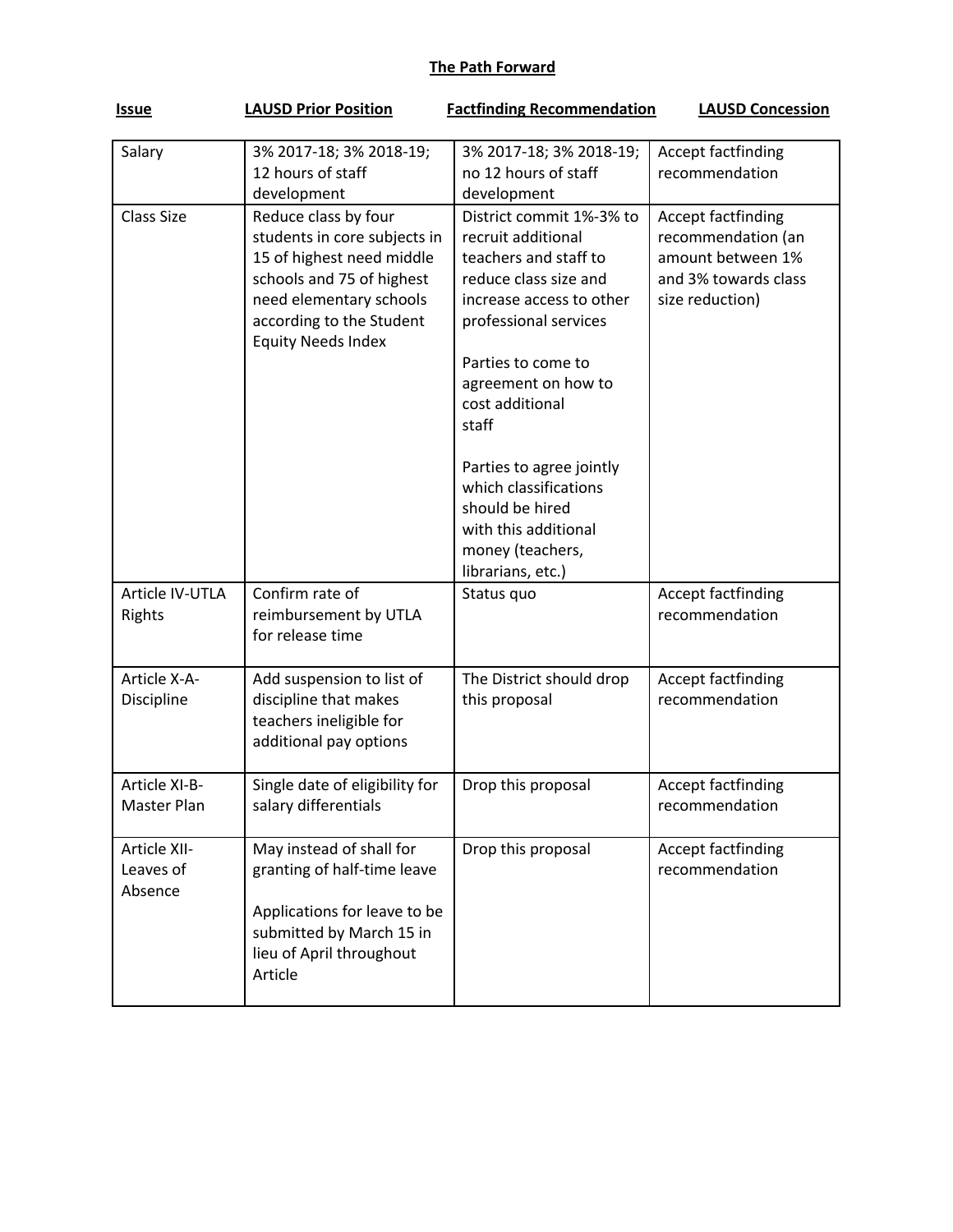| <b>Article XIX-</b><br>Substitute<br><b>Employees</b> | No on UTLA proposal to<br>provide to substitute<br>grade, subject matter,<br>location, address of the<br>assignment, and whether<br>the assignment for general<br>education or special<br>education in advance | Agree to information<br>provided regarding<br>substitute assignments       | <b>Accept factfinding</b><br>recommendation |
|-------------------------------------------------------|----------------------------------------------------------------------------------------------------------------------------------------------------------------------------------------------------------------|----------------------------------------------------------------------------|---------------------------------------------|
| <b>Article XX-</b><br>Summer/Winter<br>Session        | Include best interest of<br>instructional program as an<br>exception to the general<br>criteria for selection of<br>summer/winter<br>sessions, extended learning<br>sessions, and displacement                 | Drop this proposal,<br>maintain status quo                                 | <b>Accept factfinding</b><br>recommendation |
| Article XXXI-<br>Miscellaneous                        | No to providing itinerant<br>employees a confidential<br>workspace                                                                                                                                             | Agree to the Union<br>proposal based on space<br>availability at each site | Accept factfinding<br>recommendation        |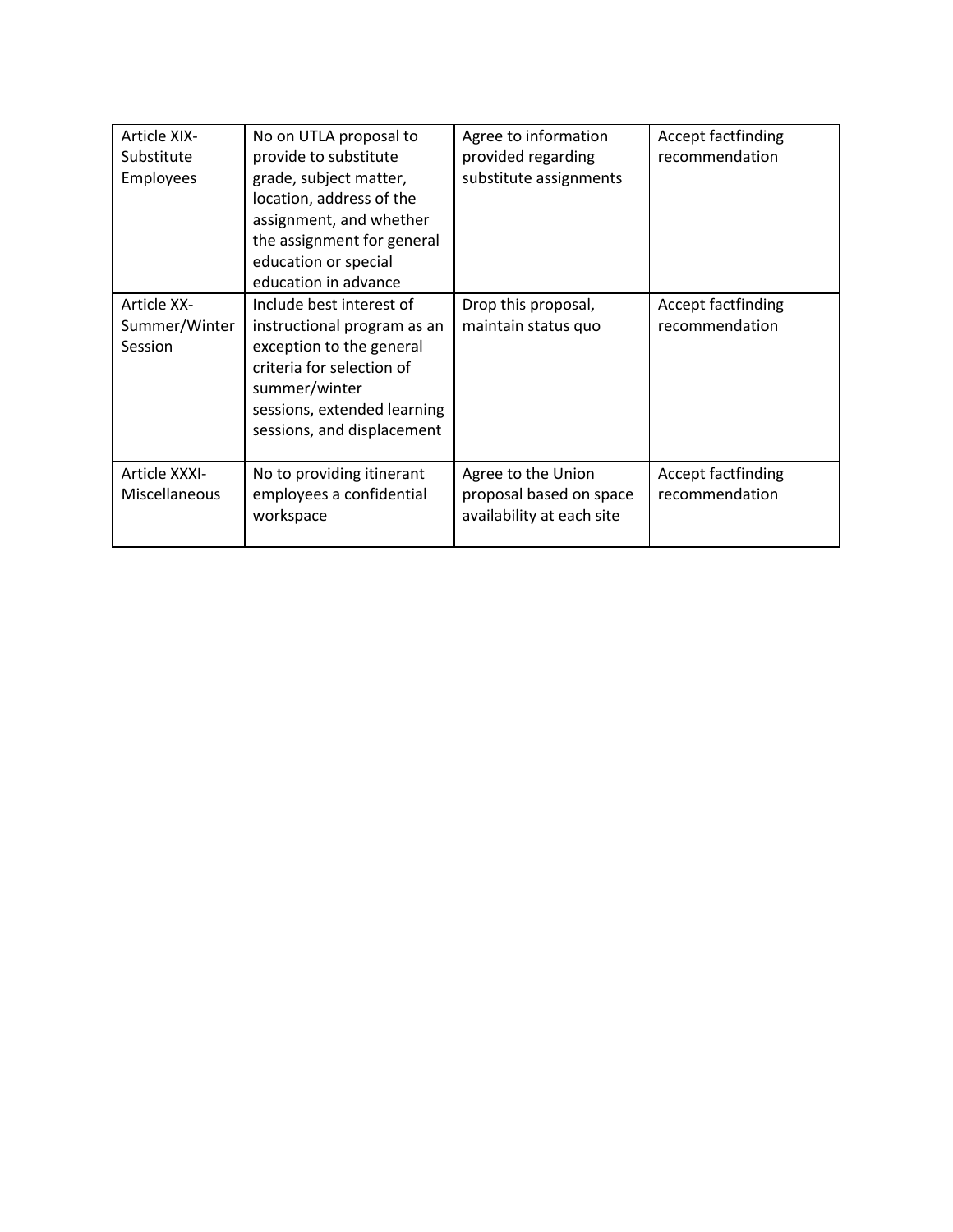| From:        | Samples, Robert A                                                                                                                                                                                                |
|--------------|------------------------------------------------------------------------------------------------------------------------------------------------------------------------------------------------------------------|
| To:          | Jeff Good (jgood@utla.net)                                                                                                                                                                                       |
| Cc:          | Arlene Inouye (ainouye@utla.net), Alex Caputo Pearl (acaputopearl@utla.net) (acaputopearl@utla.net); Murphy,<br>Kristen, Beets, Gifty, Li, Lisa (lisa.li@lausd.net), Wynn, Shiwonda, Corrales, Karl Frederick S. |
| Subject:     | RE: Further Request to Resume Bargaining                                                                                                                                                                         |
| Date:        | Wednesday, January 2, 2019 3:43:19 PM                                                                                                                                                                            |
| Attachments: | LAUSD Email to UTLA 12-28-18.pdf                                                                                                                                                                                 |

Dear Jeff:

Yes, this was an offer. In my December 18, 2018 email to you, we asked UTLA to resume contract negotiations, and UTLA declined. Again, in my email from December 28, 2018 (below and attached), we asked UTLA to resume contract negotiations and again UTLA has not agreed.

I've highlighted below the requests from those prior emails for your convenience.

## Dec 18, 2018 - From LAUSD

"LAUSD is willing and able to resume bargaining, and invites UTLA to return to the table. Please let us know by end of day Wednesday as to whether UTLA will resume bargaining and, if so, provide proposed dates and times."

#### Dec 19, 2018 - From UTLA

"UTLA has reviewed and considered the Factfinding Report, and we don't believe the findings of the report serve as a basis for resolving the bargaining dispute between UTLA and LAUSD."

# Dec 28, 2018 - From LAUSD

"We are committed to solving all the contract issues in the interest of teachers, students, and families, and look to UTLA as an important partner in these efforts. Kindly confirm by the end of the day on Monday, December 31, 2018, whether UTLA will resume bargaining in light of the factfinding recommendations and these concessions. Please also advise whether it would be desirable to reengage the mediators. We look forward to hearing from you."

#### Dec 31, 2018 - From UTLA

"While we appreciate the attempt to identify areas that LAUSD is open to discussing, we are unsure if your email is an actual proposal because it doesn't look like proposals that LAUSD has previously presented in bargaining."

Again, I have also attached my note of December 28, 2018 which provides details on Los Angeles Unified's proposal.

We hope UTLA will now return to the table and resolve the contract issues.

Rob

-----Original Message----- From: Jeff Good [<jgood@utla.net](mailto:jgood@utla.net)>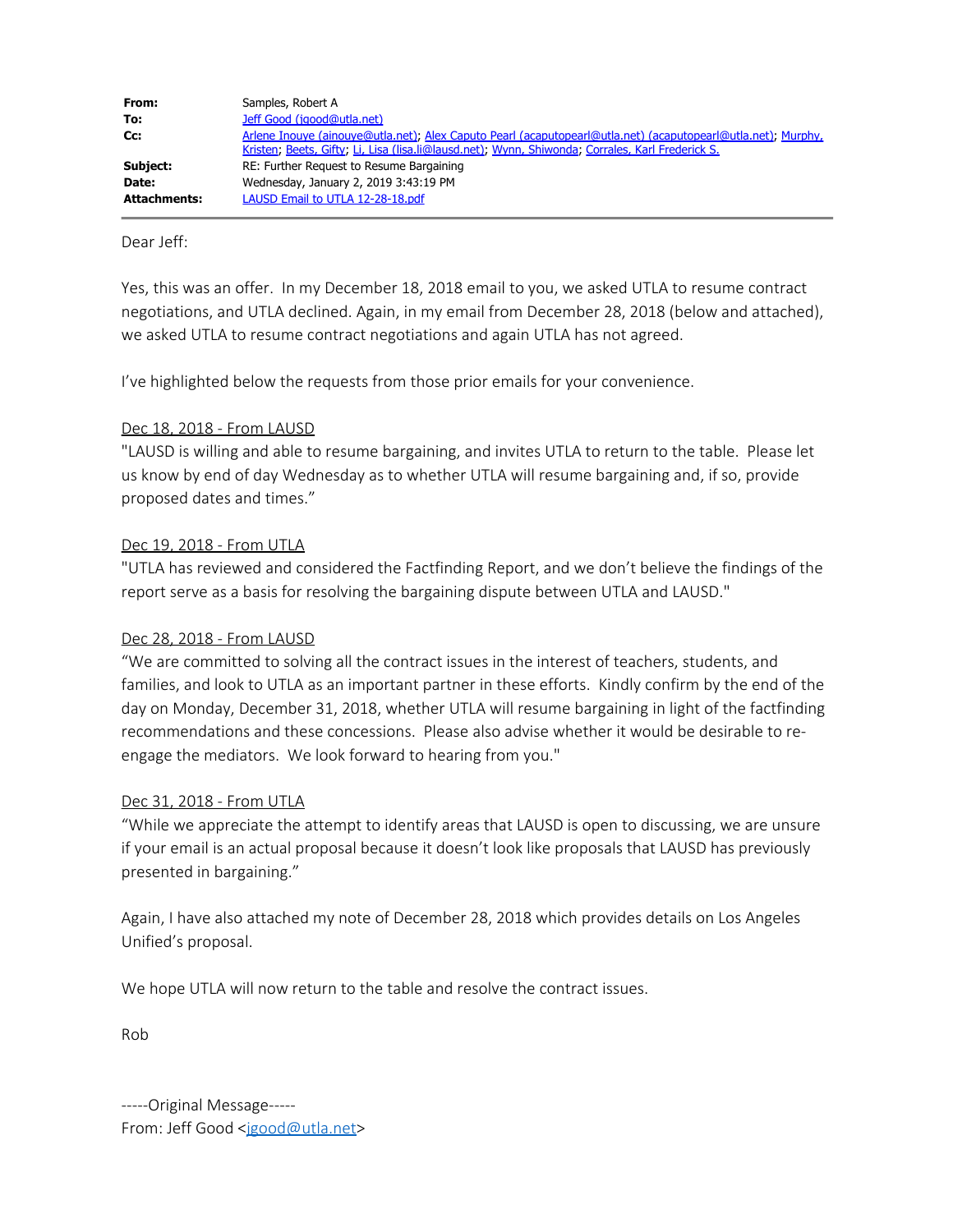# Sent: Monday, December 31, 2018 11:30 AM

To: Samples, Robert A [<robert.samples@lausd.net](mailto:robert.samples@lausd.net)>; Arlene Inouye [<ainouye@utla.net](mailto:ainouye@utla.net)> Cc: Alex Caputo Pearl <**acaputopearl@utla.net>**; Murphy, Kristen <*[kristen.murphy@lausd.net](mailto:kristen.murphy@lausd.net)>*; Beets, Gifty [<gifty.beets@lausd.net](mailto:gifty.beets@lausd.net)>; Li, Lisa [<lisa.li@lausd.net](mailto:lisa.li@lausd.net)>; Wynn, Shiwonda [<shiwonda.wynn@lausd.net](mailto:shiwonda.wynn@lausd.net)>; Corrales, Karl Frederick S. [<karl.corrales@lausd.net](mailto:karl.corrales@lausd.net)> Subject: Re: Further Request to Resume Bargaining

Hi Rob,

We received your email and considered it over the weekend. Initially, we were encouraged and thought LAUSD was finally ready to consider our full package of proposals and provide a comprehensive response. However, we're puzzled because your email doesn't seem to include an actual proposal.

We appreciate your effort to identify differences in LAUSD's previous proposals and the recommendations of the neutral factfinder, however, LAUSD continues to misunderstand the report. In the spirit that LAUSD's misunderstanding is unintentional at this time, we would like to point out those areas where we believe LAUSD mischaracterizes the report.

First, thank you for acknowledging that LAUSD was incorrect when it reported to the media that there was an agreement on salary. When UTLA appointed our panel member, we did so thoughtfully, knowing that Vern Gates understood that the role of a panel member is to follow the statutory requirements, and that his non-binding recommendations may ultimately differ from UTLA's position. As it appears LAUSD appointed a panel member who would recommend only what LAUSD wanted, we understand why LAUSD may have believed there was an "agreement" on salary.

Second, we remain puzzled by the chart in your email. For example, under class size, the chart states "Accept factfinding recommendation (an amount between 1% and 3% towards class size reduction)," however, this is not what the neutral panel member recommended. On page 10, the neutral panel member specifically states "The Neutral Panel Chair also recommends the adoption of the Union proposal to Eliminate Section 1.5 from the CBA." (emphasis added) The neutral did not recommend an additional 1% to 3% of salary to reduce class size. The neutral recommended an additional 1% to 3% of salary to fund the hiring of student support staff in addition to the elimination of section 1.5, not in lieu of eliminating section 1.5.

While we appreciate the attempt to identify areas that LAUSD is open to discussing, we are unsure if your email is an actual proposal because it doesn't look like proposals that LAUSD has previously presented in bargaining. It doesn't even look like the last, best, and final that LAUSD sent to the LA Times. If LAUSD is attempting to provide a meaningful proposal, please do so in a clear and detailed format.

We look forward to hearing back from you as quickly as possible.

Thanks, Jeff & Arlene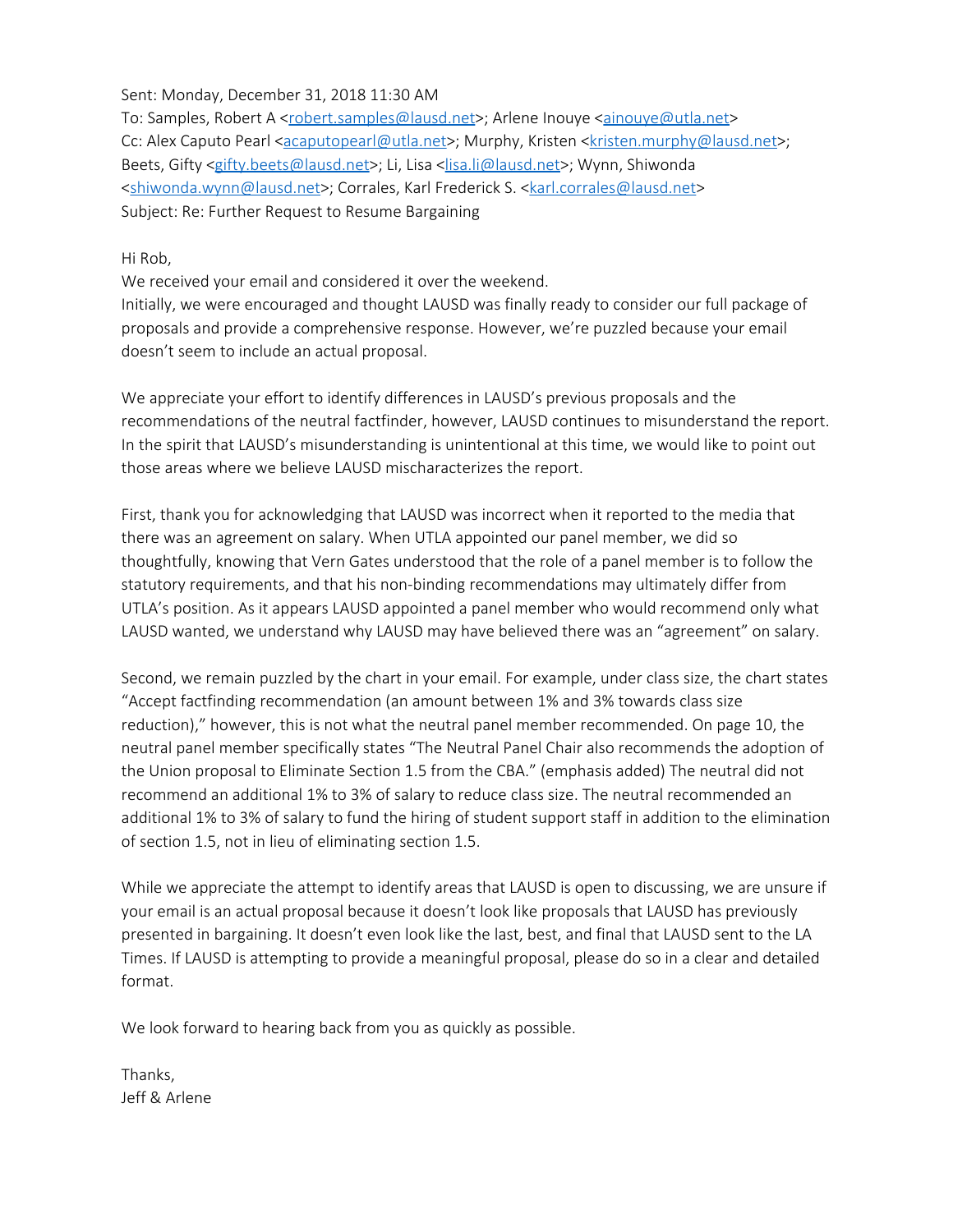Sent from my iPhone

**From:** Samples, Robert A **Sent:** Friday, December 28, 2018 8:03 AM **To:** Arlene Inouye [\(ainouye@utla.net](mailto:ainouye@utla.net)) <[ainouye@utla.net>](mailto:ainouye@utla.net); Jeff Good ([jgood@utla.net\)](mailto:jgood@utla.net) [<jgood@utla.net](mailto:jgood@utla.net)> **Cc:** Alex Caputo Pearl [\(acaputopearl@utla.net](mailto:acaputopearl@utla.net)) (acaputopearl@utla.net) [<acaputopearl@utla.net](mailto:acaputopearl@utla.net)>; Beets, Gifty [<gifty.beets@lausd.net](mailto:gifty.beets@lausd.net)>; Murphy, Kristen [<kristen.murphy@lausd.net](mailto:kristen.murphy@lausd.net)>; Li, Lisa [\(lisa.li@lausd.net](mailto:lisa.li@lausd.net)) <[lisa.li@lausd.net>](mailto:lisa.li@lausd.net); Wynn, Shiwonda [<shiwonda.wynn@lausd.net](mailto:shiwonda.wynn@lausd.net)>; Corrales, Karl Frederick S. [<karl.corrales@lausd.net](mailto:karl.corrales@lausd.net)> **Subject:** Further Request to Resume Bargaining

Dear Arlene and Jeff:

I am writing in an attempt to alleviate any misunderstanding regarding LAUSD's positions in bargaining, to address where common agreement appears to have been identified, and to convey areas of concession that are being offered by the District, based on the Report of the Stateappointed neutral factfinder. These issues are addressed in more detail in the attached chart.

As a follow up to my note of December 18, 2018, and suggestion that the Factfinding Report could provide a framework to resolve the contract issues, I thought it would be helpful to clarify exactly what that would mean for UTLA and its members. While we are disappointed UTLA is not willing to continue discussions on the contract, we hope this clarification will cause UTLA to reconsider and engage in contract negotiations.

With respect to salary, because UTLA's factfinding panelist concurred in the recommendation for 3% (2017-18) and 3% (2018-19), we understood this to mean that UTLA would accept a salary arrangement with these figures. As you will see in the chart below, the District is willing to forego the requirement for 12 hours of additional professional development.

With respect to class size, we had previously proposed that a portion of this investment be used for class size reduction in 90 of our highest need schools. As you will see in the chart below, a portion of these funds could be used in the manner proposed by the Neutral factfinder- for additional counselors, librarians and nurses.

With respect to numerous other areas of disagreement, as reflected in the chart below the District is also willing to make specific concessions in order to resolve these issues. These concessions include maintaining seniority in assignments for Summer/Winter Session, locating and providing workspace for itinerant employees, providing additional information to substitute teachers before they accept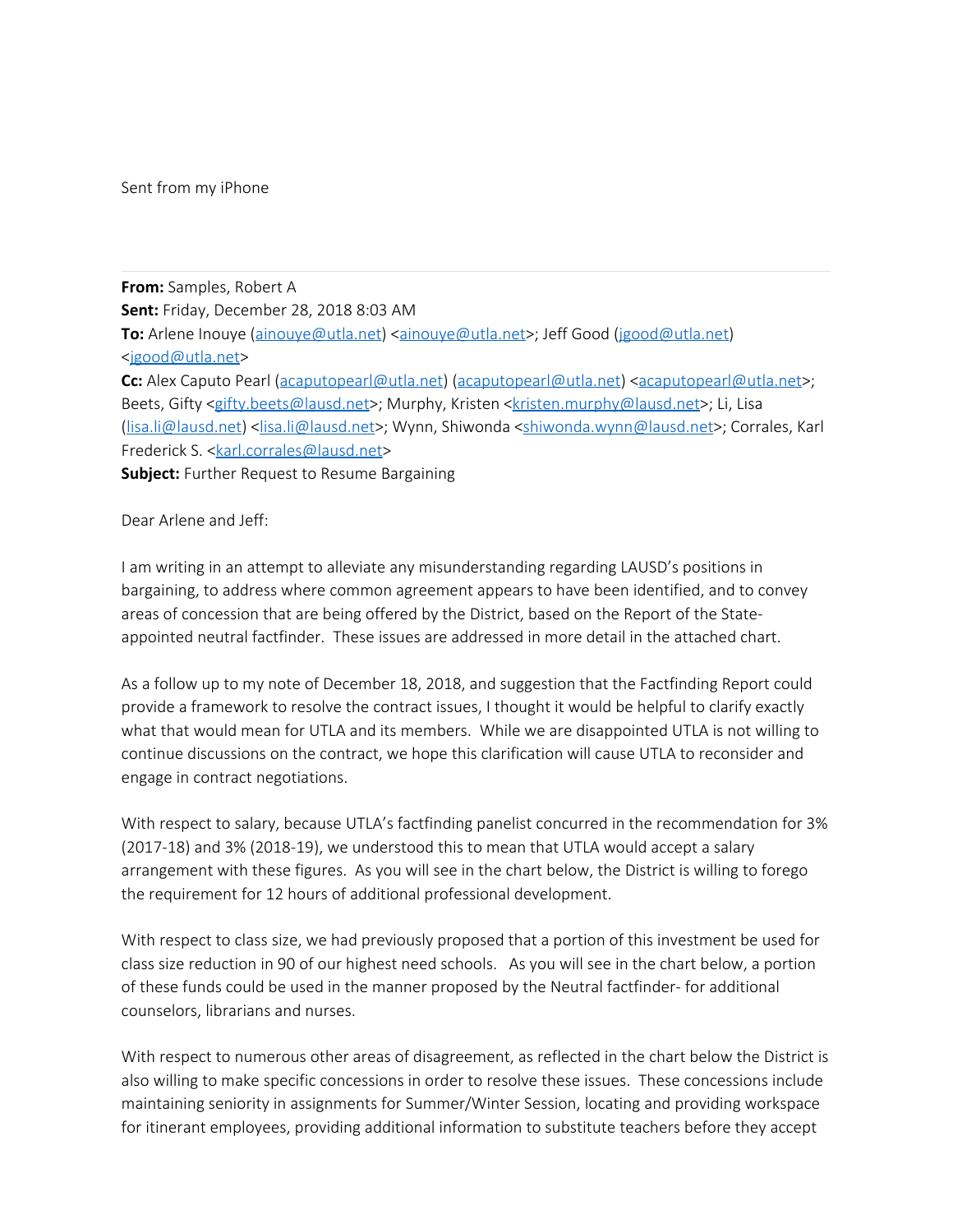classroom assignments, excluding suspensions as disciplinary action that would foreclose teachers from being considered for additional pay options, and maintaining teacher eligibility for half-time leave. (See Article IV-UTLA Rights, Article X-A-Discipline, Article XI-B-Master Plan, Article XII-Leaves of Absence, Article XIX-Substitute Employees, Article XX-Summer/Winter Session, and Article XXXI-Miscellaneous.)

Finally, the report of the neutral factfinder noted there remain many additional outstanding issues. He offered suggestions to resolve certain issues while acknowledging many should be removed at this time. We remain open to discussing these additional issues.

We are committed to solving all the contract issues in the interest of teachers, students, and families, and look to UTLA as an important partner in these efforts. Kindly confirm by the end of the day on Monday, December 31, 2018, whether UTLA will resume bargaining in light of the factfinding recommendations and these concessions. Please also advise whether it would be desirable to reengage the mediators. We look forward to hearing from you.

Thanks, Rob

| <u>Issue</u>            | <b>LAUSD Prior Position</b>                                                                                                                                                                           |                                                                                                                                                                                                                          | <b>Factfinding Recommendation</b>                                                                        |
|-------------------------|-------------------------------------------------------------------------------------------------------------------------------------------------------------------------------------------------------|--------------------------------------------------------------------------------------------------------------------------------------------------------------------------------------------------------------------------|----------------------------------------------------------------------------------------------------------|
| <b>LAUSD Concession</b> |                                                                                                                                                                                                       |                                                                                                                                                                                                                          |                                                                                                          |
| Salary                  | 3% 2017-18; 3% 2018-                                                                                                                                                                                  | 3% 2017-18; 3% 2018-                                                                                                                                                                                                     | Accept factfinding                                                                                       |
|                         | 19; 12 hours of staff                                                                                                                                                                                 | 19; no 12 hours of staff                                                                                                                                                                                                 | recommendation                                                                                           |
|                         | development                                                                                                                                                                                           | development                                                                                                                                                                                                              |                                                                                                          |
| Class Size              | Reduce class by four<br>students in core subjects<br>in 15 of highest need<br>middle schools and 75 of<br>highest need elementary<br>schools according to the<br><b>Student Equity Needs</b><br>Index | District commit 1%-3%<br>to recruit additional<br>teachers and staff to<br>reduce class size and<br>increase access to<br>other professional<br>services<br>Parties to come to<br>agreement on how to<br>cost additional | Accept factfinding<br>recommendation (an<br>amount between 1%<br>and 3% towards class<br>size reduction) |
|                         |                                                                                                                                                                                                       | staff<br>Parties to agree jointly<br>which classifications<br>should be hired<br>with this additional<br>money (teachers,                                                                                                |                                                                                                          |

# **The Path Forward**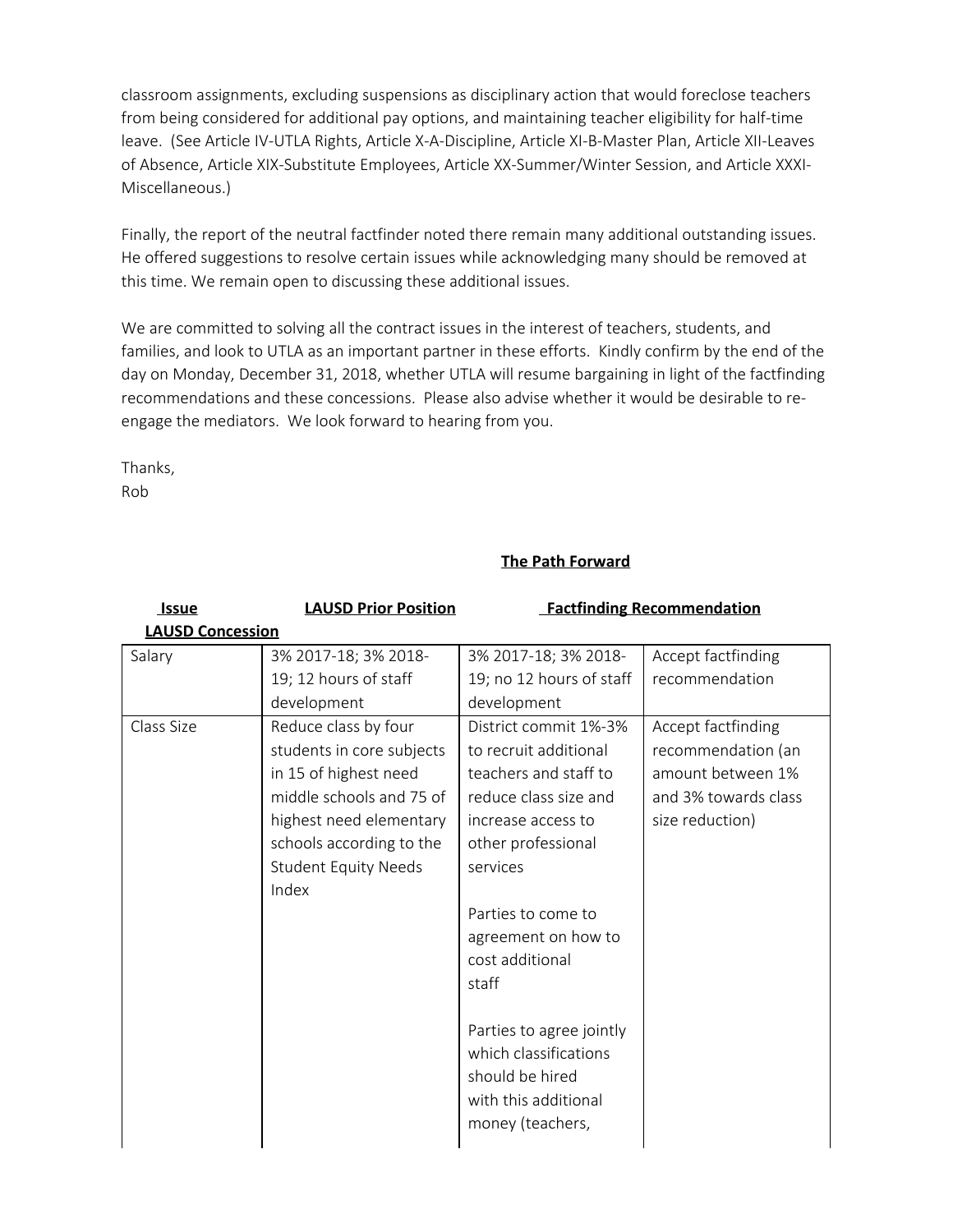|                                         |                                                                                                                                                                                                                   | librarians, etc.)                                                    |                                      |
|-----------------------------------------|-------------------------------------------------------------------------------------------------------------------------------------------------------------------------------------------------------------------|----------------------------------------------------------------------|--------------------------------------|
| Article IV-UTLA<br>Rights               | Confirm rate of<br>reimbursement by UTLA<br>for release time                                                                                                                                                      | Status quo                                                           | Accept factfinding<br>recommendation |
| Article X-A-<br>Discipline              | Add suspension to list of<br>discipline that makes<br>teachers ineligible for<br>additional pay options                                                                                                           | The District should<br>drop this proposal                            | Accept factfinding<br>recommendation |
| Article XI-B-<br>Master Plan            | Single date of eligibility<br>for salary differentials                                                                                                                                                            | Drop this proposal                                                   | Accept factfinding<br>recommendation |
| Article XII-Leaves<br>of Absence        | May instead of shall for<br>granting of half-time<br>leave<br>Applications for leave to<br>be<br>submitted by March 15<br>in lieu of April<br>throughout Article                                                  | Drop this proposal                                                   | Accept factfinding<br>recommendation |
| Article XIX-<br>Substitute<br>Employees | No on UTLA proposal to<br>provide to substitute<br>grade, subject matter,<br>location, address of the<br>assignment, and whether<br>the assignment for<br>general education or<br>special education in<br>advance | Agree to information<br>provided regarding<br>substitute assignments | Accept factfinding<br>recommendation |
| Article XX-<br>Summer/Winter<br>Session | Include best interest of<br>instructional program as<br>an exception to the<br>general criteria for<br>selection of<br>summer/winter<br>sessions, extended<br>learning sessions, and<br>displacement              | Drop this proposal,<br>maintain status quo                           | Accept factfinding<br>recommendation |
| Article XXXI-<br>Miscellaneous          | No to providing itinerant<br>employees a confidential                                                                                                                                                             | Agree to the Union<br>proposal based on                              | Accept factfinding<br>recommendation |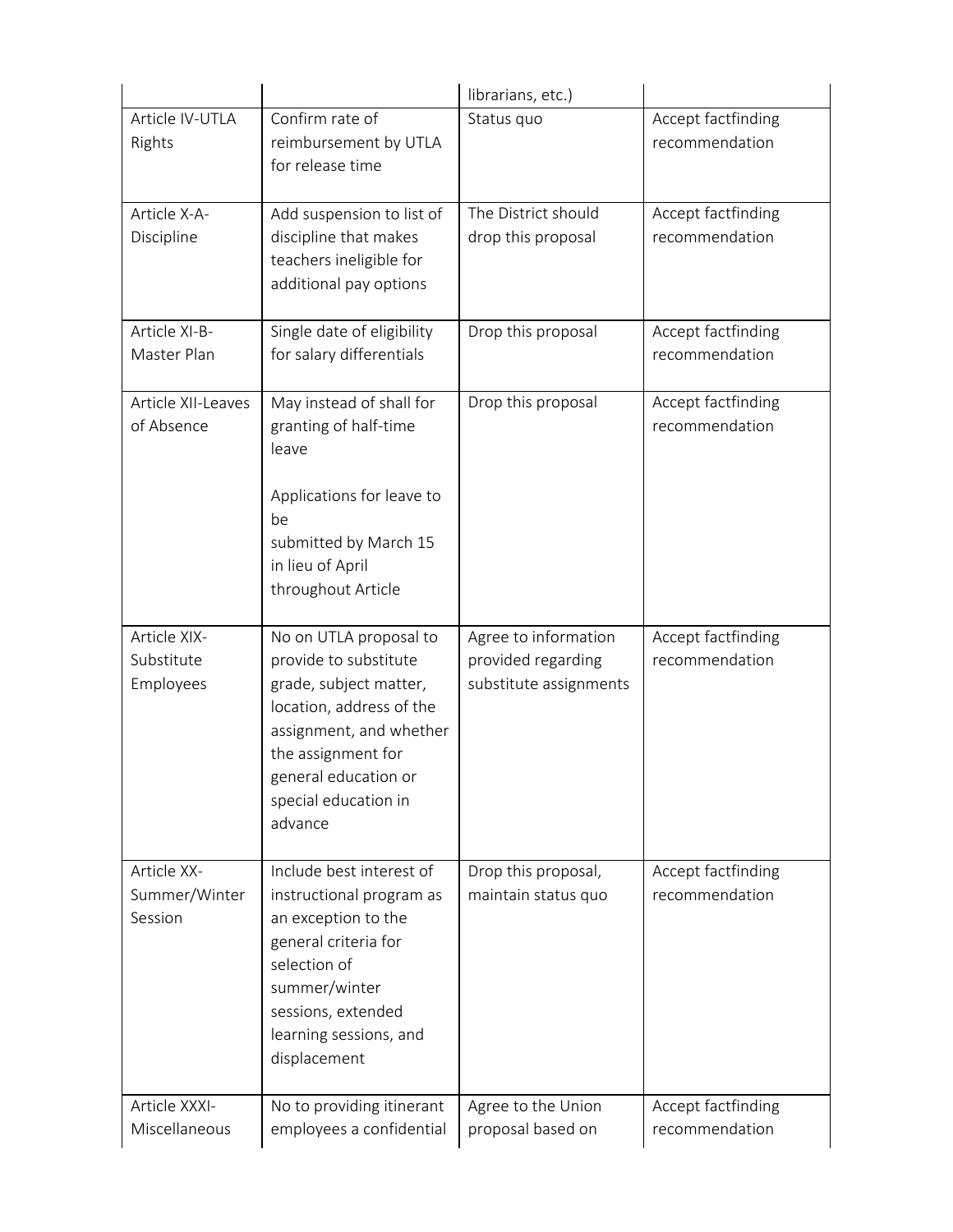Robert Samples, Interim Director LAUSD, Office of the Labor Relations 333 South Beaudry Avenue, 20th Floor Los Angeles, California 90017 13) 241-8322 7 (213) 241-8401  $\boxtimes$  [robert.samples@lausd.net](mailto:robert.samples@lausd.net)

**P** Please consider the environment before printing this e-mail

This message, together with any attachments, is intended only for the use of the individual or entity to which it is addressed and may contain information that is legally privileged, confidential, or exempt from disclosure. If you are not the intended recipient, you are hereby notified that any dissemination, distribution, or copying of this message or any attachment is strictly prohibited. If you have received this message in error, please notify the original sender immediately by telephone or by return e-mail and delete this message, along with any attachments, from your computer.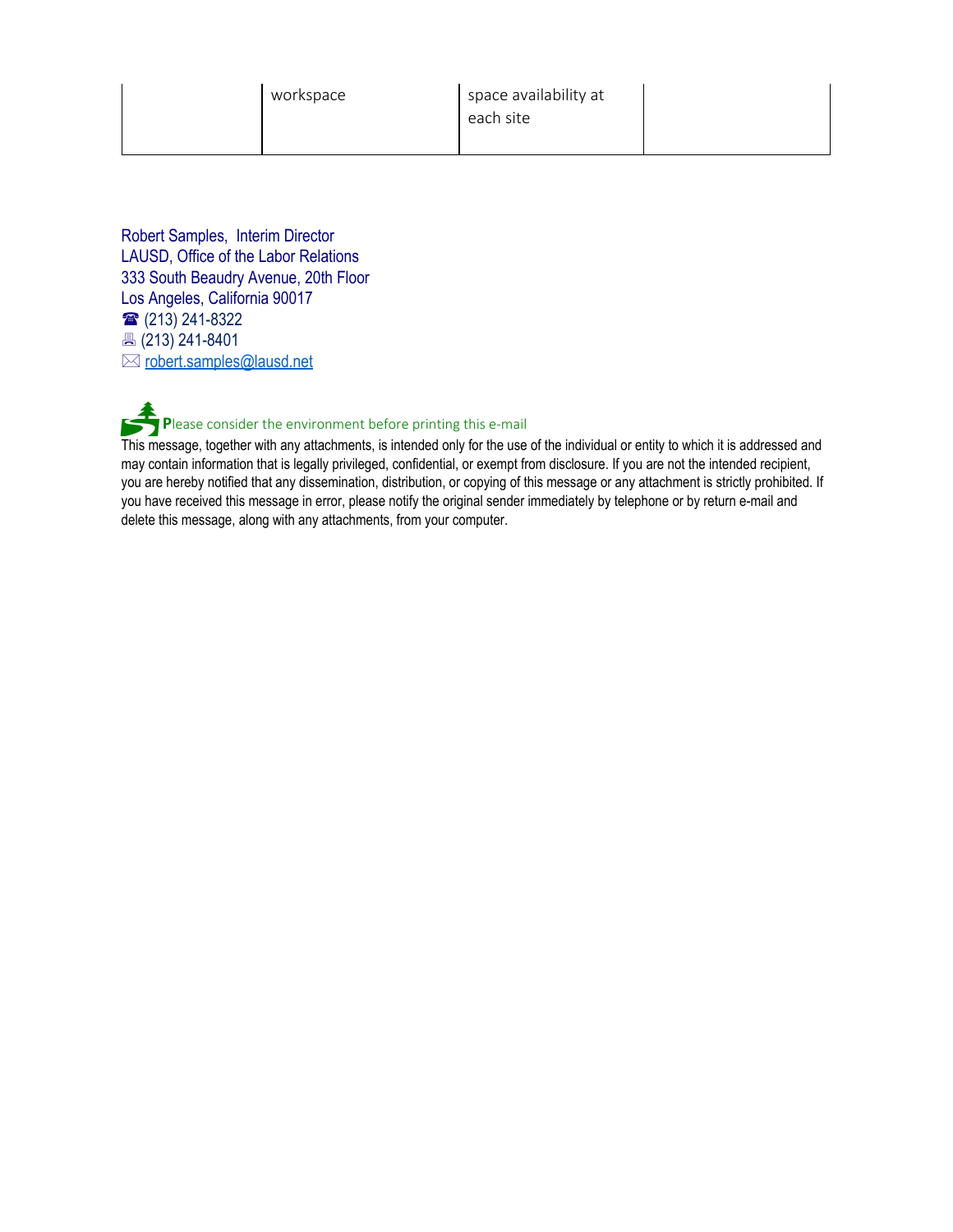| From:        | Jeff Good                                                                            |
|--------------|--------------------------------------------------------------------------------------|
| To:          | Samples, Robert A, Arlene Inouye                                                     |
| Cc:          | Murphy, Kristen; Beets, Gifty; Li, Lisa; Wynn, Shiwonda; Corrales, Karl Frederick S. |
| Subject:     | RE: Request to Resume Bargaining                                                     |
| Date:        | Wednesday, December 19, 2018 9:37:13 AM                                              |
| Attachments: | image001.png                                                                         |

#### Hi Rob,

UTLA has reviewed and considered the Factfinding Report, and we don't believe the findings of the report serve as a basis for resolving the bargaining dispute between UTLA and LAUSD. We encourage the District to finally read the entirety of our last, best, and final package proposal and agree to our demands, which will fundamentally improve the lives of students and educators. Thanks,

JG

# **Jeff Good UTLA Executive Director 213-487-5560**



**From:** Samples, Robert A <robert.samples@lausd.net> **Sent:** Tuesday, December 18, 2018 8:25 AM **To:** Arlene Inouye <ainouye@utla.net>; Jeff Good <jgood@utla.net> **Cc:** Murphy, Kristen <kristen.murphy@lausd.net>; Beets, Gifty <gifty.beets@lausd.net>; Li, Lisa <lisa.li@lausd.net>; Wynn, Shiwonda <shiwonda.wynn@lausd.net>; Corrales, Karl Frederick S. <karl.corrales@lausd.net> **Subject:** Request to Resume Bargaining

Dear Arlene and Jeff:

We have had a chance to review the Factfinding Report, and we are hopeful that the information contained in the report will enable the parties to resolve the labor dispute. LAUSD is willing and able to resume bargaining, and invites UTLA to return to the table. Please let us know by end of day Wednesday as to whether UTLA will resume bargaining and, if so, provide proposed dates and times. Please also advise whether it would be desirable to re-engage the mediators. We look forward to hearing from you. Rob

Robert Samples, Interim Director LAUSD, Office of the Labor Relations 333 South Beaudry Avenue, 20th Floor Los Angeles, California 90017  $\bullet$  (213) 241-8322 7 (213) 241-8401  $\boxtimes$  [robert.samples@lausd.net](mailto:robert.samples@lausd.net)